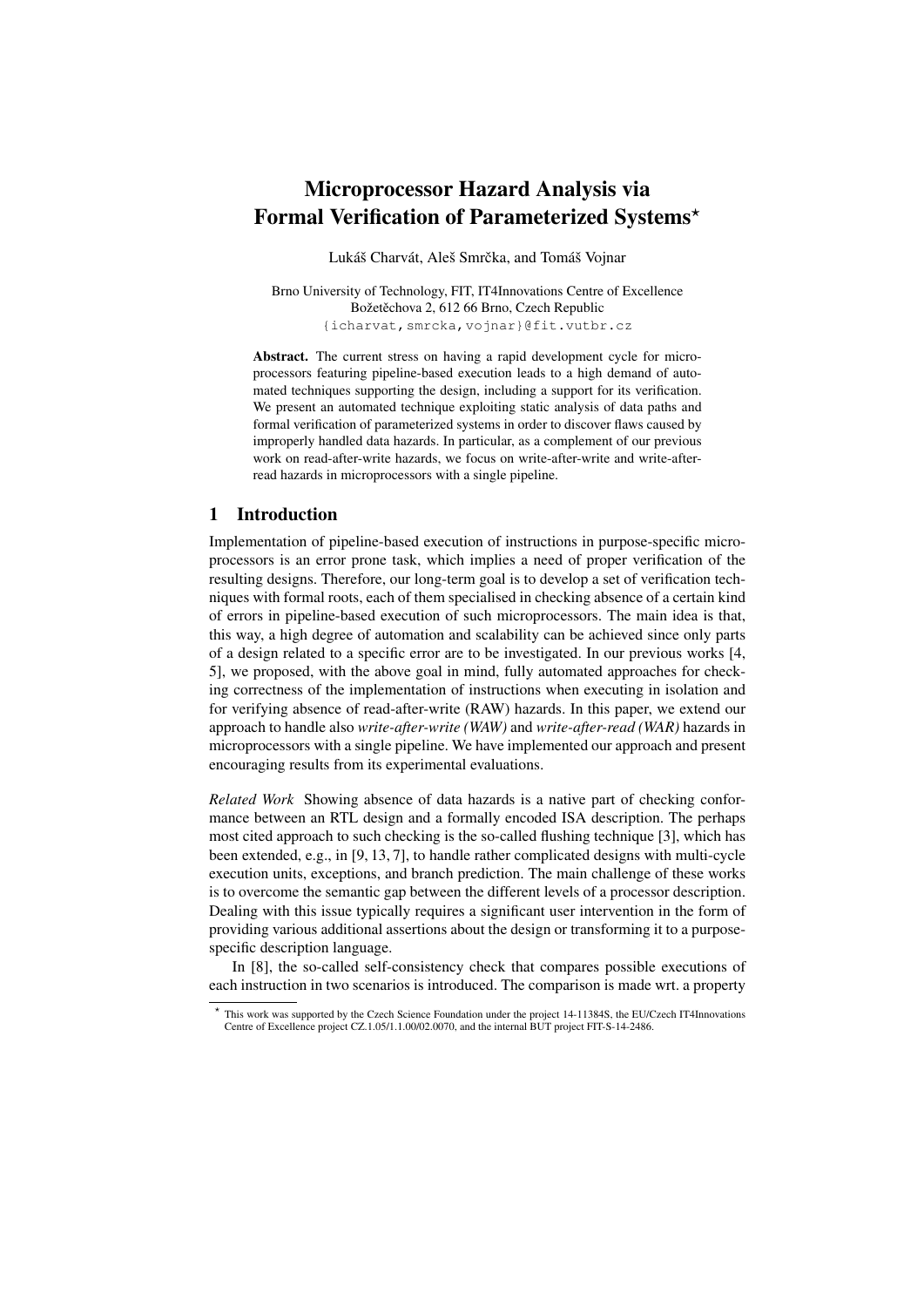given by the user, e.g., a property concerning data hazards which deals with (i) executions of an instruction enclosed by any (random) instructions within the pipeline and (ii) executions of the same instruction surrounded by NOP instructions only. If the selfconsistency check succeeds, conformance of the RTL and ISA descriptions of a processor can be established by separately showing conformance of the RTL/ISA descriptions of each individual instruction. The main drawback of the approach is that it requires the enclosing instructions from the first run not to violate a so-called consistent state of the microprocessor, which has to be manually defined by the user.

In [1], a formal model based on a notion of stages, parcels (instructions), and hazards has been introduced. Once the user defines predicates needed for describing the pipeline, the design can be automatically formally proven correct under a correctness criterion given in the work. Another, a bit similar approach has been proposed in [10]. The approach introduces an abstract formal model whose components are to be linked by the user with the concrete cycle-accurate implementation through a number of mappings. Afterwards, the validity of several properties based on the established mappings and together implying correctness of the pipeline behaviour is checked. Again, both of the above methods require a significant manual user intervention.

Compared with the above approaches, we do not aim at full conformance checking between RTL and ISA implementations. Instead, we address one specific property namely, absence of problems caused by data hazards. On the other hand, our approach is almost fully automated—the only step required from the user is to identify the architectural resources (such as registers and memory ports) and the program counter.

### 2 Preliminaries

Our approach expects a processor to be described in the form of a so-called *processor structure graph* (PSG) which can be represented by a tuple  $G = (V, E, s, t)$ . Here, V is a finite set that is the union  $V_s \cup V_f$  of a set  $V_s$  of *storages* and a set  $V_f$  of *Boolean circuits*,  $V_s \cap V_f = \emptyset$ . The set  $V_s$  further consists of a set  $V_a$  of *architectural* and a set  $V_p$  of *pipeline* storages,  $V_a \cap V_p = \emptyset$ . To simplify the explanation, we will not deal with micro-architectural registers, memories and their ports in this paper, however as we show in [5], designs including these entities can be easily verified by the proposed approach as well. Without a loss of generality, we can also expect all storages of the set  $V<sub>s</sub>$  to have a unit write and zero read delay since longer access times can be modelled by introducing sequentially connected registers emulating the required delay. The set  $V_f$  of Boolean circuits is the union  $V_{mx} \cup V_q$  of a set  $V_{mx}$  of circuits implementing *multiplexers* and a set  $V_q$  of the remaining (generic) circuits,  $V_{mx} \cap V_q = \emptyset$ .

Next, E denotes a finite set of *transfer edges*. Then, mappings  $s, t : E \to V \times T$ assign to each edge its source (resp., target) vertex where  $\mathbb{T} = \{d, q, en, st, cl,$ sel }∪{a<sub>i</sub>, c<sub>i</sub> | i ∈ N} is a set of *connection types*. It is required that a PSG contains no cycle formed only by vertices representing Boolean circuits. The d, q, and en connection types represent commonly used input, output, and enable connections of flip-flop registers with their usual semantics. Pipeline registers do also have st (stall) and cl (clear) connections. In case of stalling, each stalled register keeps its current value to the next cycle. Clearing a register sets its value to zero. The  $a_i$  connection types represent arguments of functional vertices  $v_q \in V_q$ . Further, sel and  $c_i$  are connection types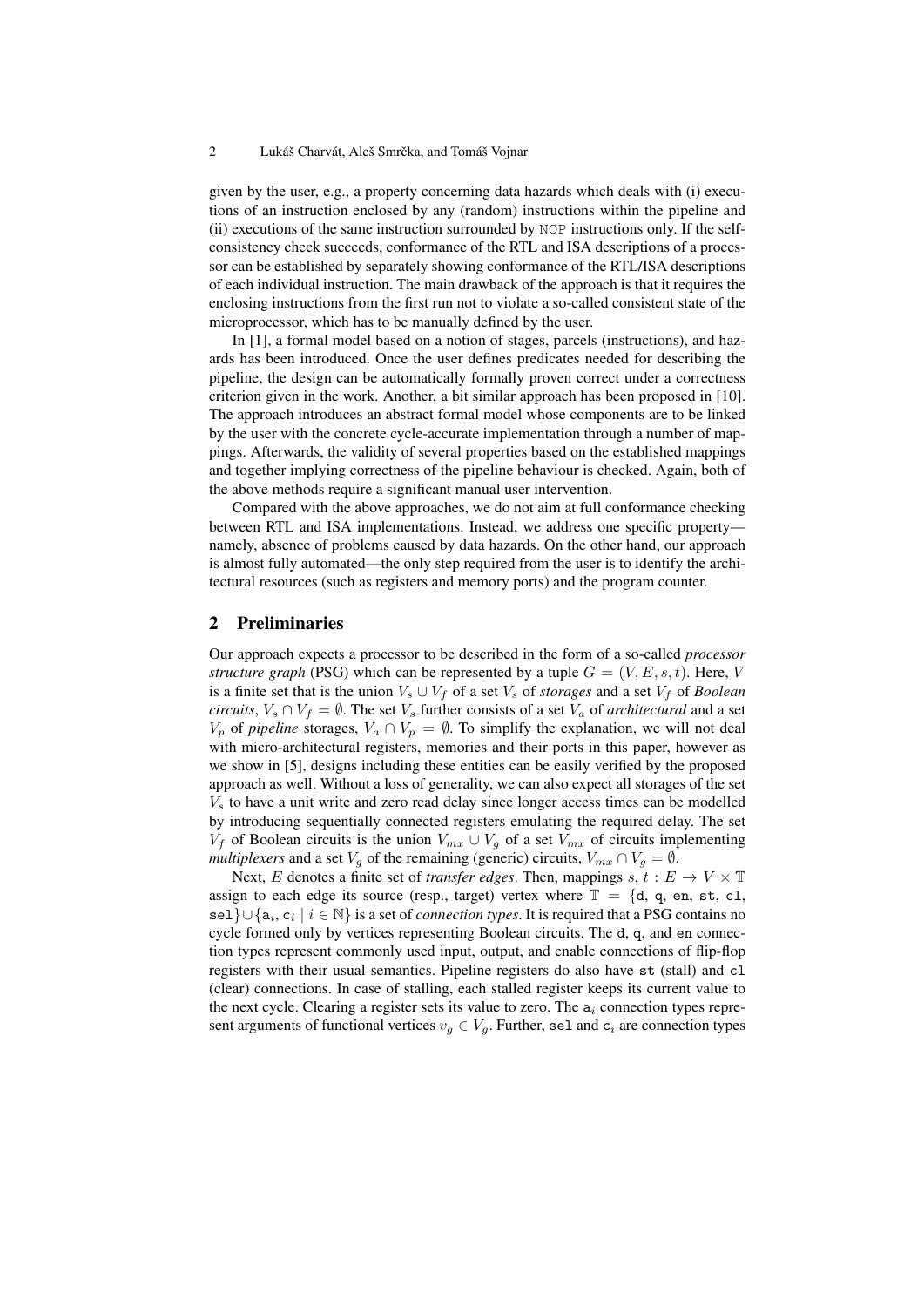related to multiplexers only. The value transferred through the sel connection selects which of its  $c_i$  inputs is propagated to the q output of a multiplexer. Since each vertex  $v \in V$  can have at most one inbound edge for a single connection type, one can use a notation v.c to uniquely describe an edge  $e \in E$  that satisfies  $t(e) = (v, c)$ .

In this paper, we will work with an annotated version of a PSG. The annotation can be given via a *stage* mapping  $\varphi: V_s \to \mathbb{S}, \mathbb{S} = \{0, ..., n\}, n \in \mathbb{N}$ , assigning storages to pipeline stages. The annotation can be given manually or techniques such as dataflow analysis [5] can be used to obtain one. From a stage mapping  $\varphi$ , we can easily get the *write stage*  $\varphi_{wr}$  (*read stage*  $\varphi_{rd}$ , respectively) mapping,  $\varphi_{wr}, \varphi_{rd} : V_s \to 2^{\tilde{S}}$ , describing which stages directly influence (use) the content of the given storage.

Our approach further uses the common notion of a parameterized system operating on a linear topology where processes (i.e., executed instructions) may perform local transitions or universally/existentially guarded global transitions [6, 2]. A parameterized system is a pair  $P = (Q, \Delta)$  where Q is a finite set of states of a process and  $\Delta$ is a set of transition rules over Q. A transition rule is of the form  $\mathbb{Q}j \circ i: G \models q \rightarrow q'$ where  $\mathbb{Q} \in \{ \forall, \exists \}, o \in \{ \langle \rangle, \rangle, = \}$ ,  $G \subseteq Q$ , and  $q, q' \in Q$ . A parameterized system induces a transition system whose configurations are finite words over Q. A configuration  $q_1...q_i...q_n$ ,  $1 \le i \le n$ , changes to  $q_1...q_i...q_n$  when the *i*th process goes from its state  $q_i$  to  $q'_i$  using some of the transition rules. The rule can be applied only if its guard is satisfied. For example, the meaning of the guard  $\exists j < i$ : G is "there should be at least one process j to the left of i (in the linear topology) so that the jth process is in a state that belongs to the set  $G$ ".

We will work with the reachability problem given by a parameterized system  $P$ , a regular set  $I \subseteq Q^+$  of initial configurations, and a regular set  $Bad \subseteq Q^+$  of bad configurations. In particular, we assume  $Bad$  to be given as the upward closure of a finite set  $B \subseteq Q^+$  of minimal bad configurations, this is,  $Bad = \{c \in Q^+ \mid \exists b \in B : b \sqsubseteq c\}$ where  $\subseteq$  is the usual sub-word relation (i.e.,  $u \subseteq s_1...s_n \Leftrightarrow u = s_{i_1}...s_{i_k}$  for some  $1 \leq i_1 \leq \ldots \leq i_k \leq n, 0 \leq k \leq n$ ). Now, let  $R \subseteq Q^*$  denote the set of all reachable configurations. We say that the system  $P$  is safe wrt.  $I$  and  $Bad$  iff no bad configuration is reachable, i.e.,  $R \cap Bad = \emptyset$ .

# 3 Description of The Proposed Data Hazard Verification Method

We assume the processor under verification to be represented using a PSG, which can be easily obtained from a description of the processor on the register transfer level (RTL) written in common hardware description languages, such as VHDL or Verilog.

Our approach consists of the following steps: (i) a static detection of instructions that can potentially cause a data hazard, (ii) generation of a parameterized system modelling mutual interaction among the instructions, and (iii) an analysis of the constructed parameterized system identifying whether some unhandled data hazard may occur.

Example 1. Fig. 1 shows a PSG describing a part of a simple microprocessor with an accumulator architecture with two architectural registers:  $X$  (a memory index register) and  $\ddot{A}$  (an accumulator). For the sake of brevity, the PSG exhibits only the parts of the microprocessor that are used during execution of arithmetic and instructions with an auto-increment. Moreover, it also omits control connections (en, st, and cl) of pipeline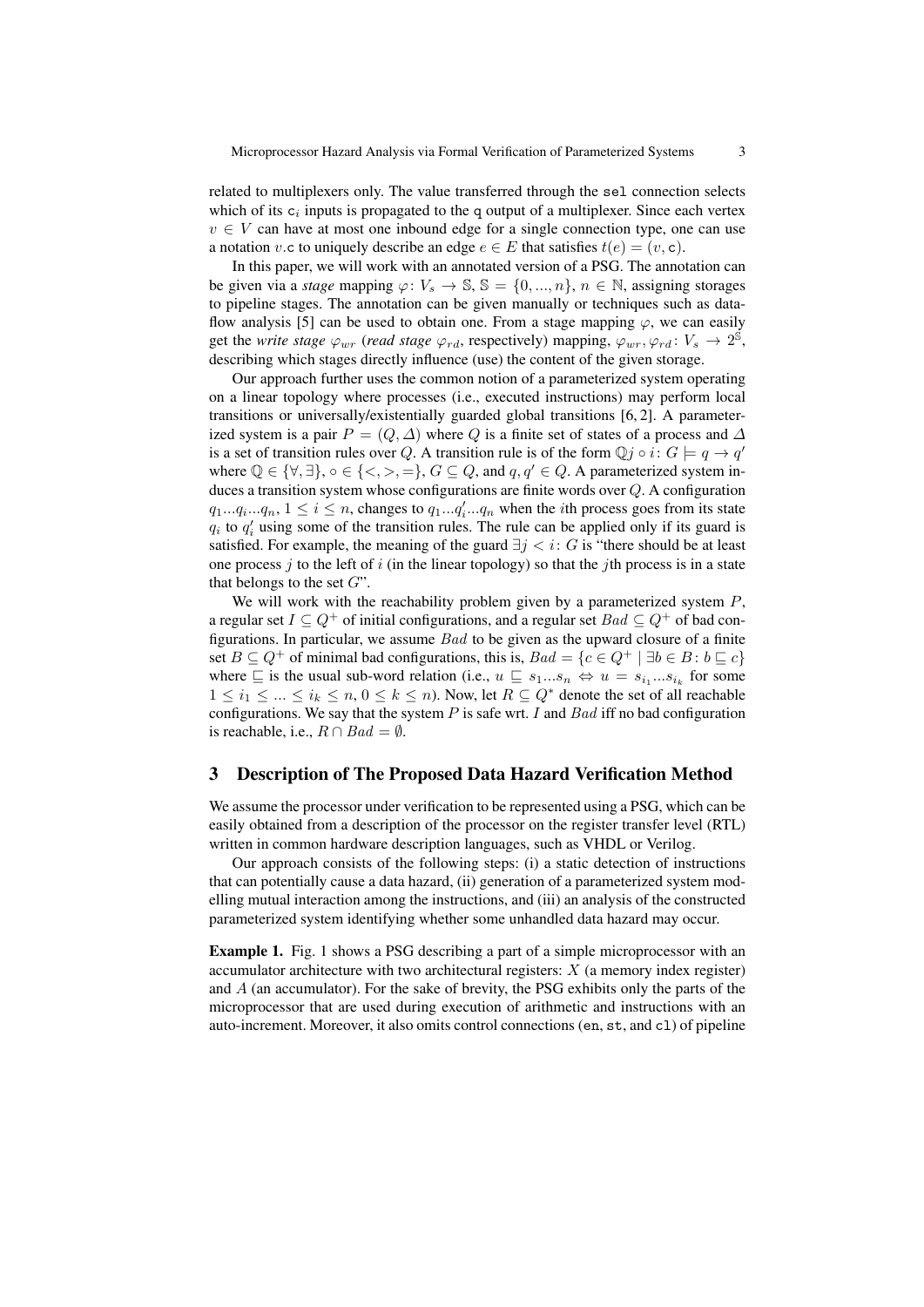

Fig. 1: A processor structure graph of a part of a CPU with an accumulator architecture.

registers. In the CPU, an instruction fetched from the memory is stored into the storage  $id\_ir$  representing the instruction register. The opcode part is sent to the decoder to determine the type of the ALU operation to be performed and to select its destination by activation of the appropriate enable (en) connection of the  $X$  or  $A$  register. An early auto-increment of register  $X$  can be performed in stage 3. Such a feature allows the CPU to execute sequences of instructions working with juxtaposed data in the memory without a penalty (brought, e.g., by unnecessary stalls of the pipeline) which would be present if the update of X was done in a later stage.

#### 3.1 Static Detection of Data Hazards

A static hazard analysis examines the PSG and its annotation in the form of the pipeline stage mappings  $\varphi$ ,  $\varphi_{wr}$ , and  $\varphi_{rd}$  to identify a finite set of so-called *hazard cases*, each of them describing one potential source of a data hazard. In order to construct the hazard cases, we will use a notion of an *influence path*.

We define an *influence path* as a path  $\langle v_1, e_1, ..., v_k \rangle$  in a PSG where the value read from an architectural storage  $v_1 \in V_a$  can influence a value stored to an architectural storage  $v_a \in V_a$  by writing to a *target* storage  $v_k \in V_s$ . Each influence path must fulfill the following set of properties: (i) The target storage  $v_k$  must either be (a) an architectural register, i.e., the case when  $v_k = v_a$ , or (b) a pipeline register s.t.  $t(e_{k-1}) = (v_k, c_1)$ . Indeed, clearing of the pipeline register  $v_k$  will surely influence all programmer visible storages that belong to stages  $s \geq \varphi(v_k)$ . Next, (ii) the influence path must not traverse through stall connections of pipeline registers. Such paths cannot influence the value of any programmer visible register. Their only impact can be stalling a stage which does not influence a proper execution of instructions if one assumes correctness of in-order execution of instructions (that can be automatically checked by the method described in [11]). Finally, (iii) there must exist an *execution plan*  $\tau: V \to \mathbb{S}$ which assigns elements of the path to stages from which they are accessed by an instruction that performs a computation over the given influence path.

The access stage of each element that is given by the execution plan has to conform to  $\varphi_{rd}$  and  $\varphi_{wr}$ , i.e., (a)  $v_i \in V_s \Rightarrow \tau(v_i) + 1 \in \varphi_{rd}(v_i)$  for all  $1 \leq i \leq k$  and (b)  $v_j \in V_s \Rightarrow \tau(v_j) \in \varphi_{wr}(v_j)$  for all  $1 \lt j \leq k$ . Moreover, the stages of the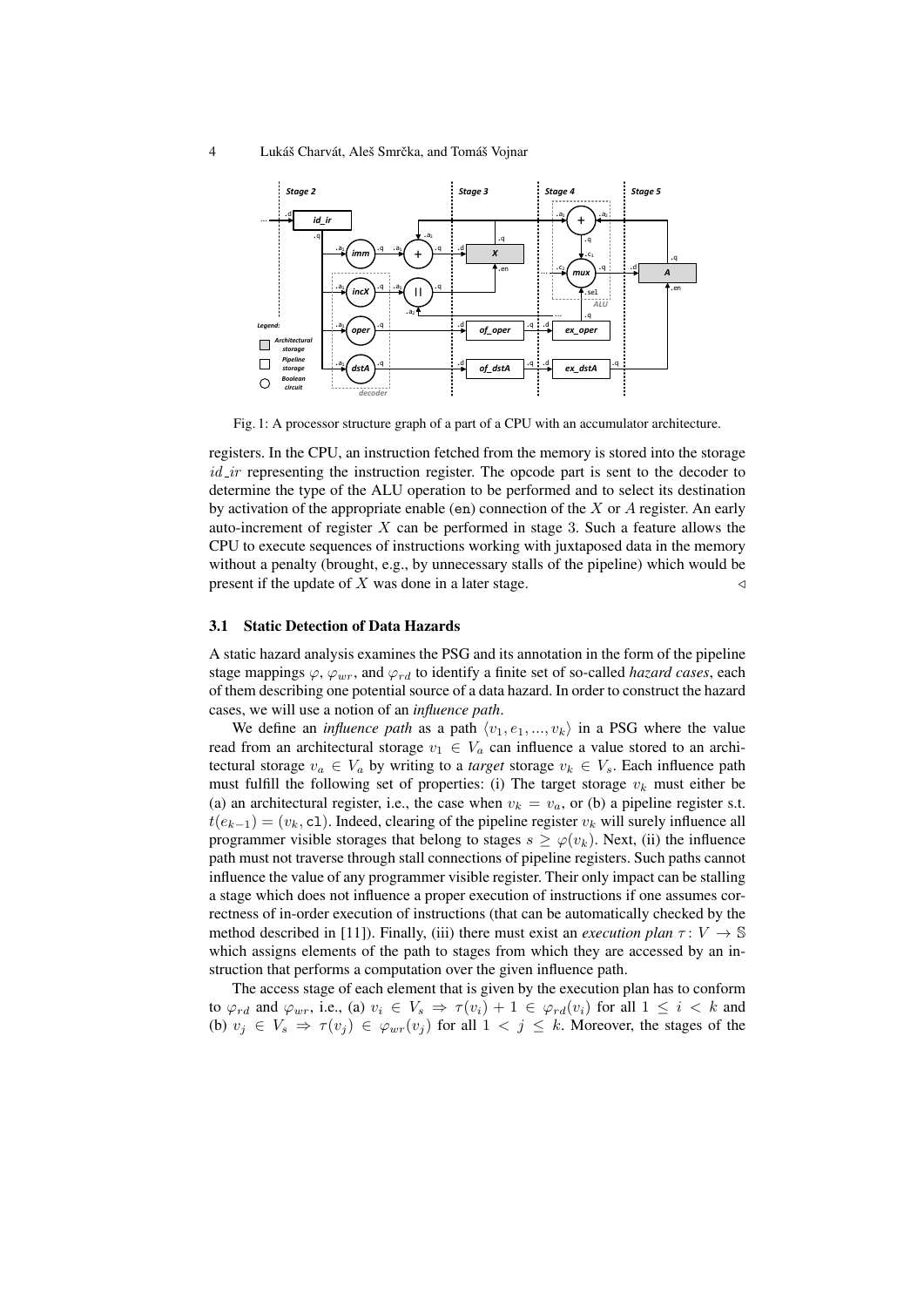execution plan must form a non-decreasing sequence, i.e., (c)  $\tau(v_{i-1}) \leq \tau(v_i)$  which increases at each path element with a write delay, i.e., (d)  $\tau(v_i) = \tau(v_{i-1}) + 1$  if  $v_i \in V_s$ . Otherwise, in the case that any of the rules (a–d) fails, there could not be any instruction capable of a data transfer along the influence path.

An incorrectly handled data hazard is manifested upon the first write of improper data into some programmer visible storage of the design. Therefore, it suffices to further deal with the minimal influence path which is an influence path where  $v_i \notin V_a$  and  $t(e_{i-1}) \notin V_p \times \{c1\}$  for all  $1 < i < k$ . A standard breadth-first search algorithm with rules (i–iii) and the minimality checked

|  | Table 1: The access stage map-     |  |
|--|------------------------------------|--|
|  | pings for architectural registers. |  |

| Register | Stage     | Write stages   | Read stages    |  |
|----------|-----------|----------------|----------------|--|
|          | $\varphi$ | $\varphi_{wr}$ | $\varphi_{rd}$ |  |
| X        | 3         | $\{2,4\}$      | $\{2,4\}$      |  |
| А        | 5         | ${4}$          | {4}            |  |

on-the-fly can be used to obtain the minimal influence paths in the given PSG.

A *WAR hazard case* is a tuple  $(v_a, s_w, s_r, v_t, s_t, \pi)$  consisting of (i) an architectural storage  $v_a \in V_a$ , (ii) its write stage  $s_w \in \varphi_{wr}(v_w)$ , and (iv) read stage  $s_r \in \varphi_{rd}(v_a)$ such that  $s_w < s_r$  in order that the storage is written before it is read to evoke a WAR hazard, (v) a target storage  $v_t$  where the potentially incorrect value read from  $v_a$  is stored, (vi) a stage  $s_t \in \varphi_{wr}(v_t)$ ,  $s_r \leq s_t$ , in which the incorrect value is stored, and (vii) a minimal influence path  $\pi$  describing how data are propagated from  $v_a$  to  $v_t$ between the stages  $s_r$  and  $s_t$ . Similarly, a *WAW hazard case*  $(v_a, s_{w_1}, s_{w_2})$  consists of an architectural storage  $v_a \in V_a$  and its two different write stages  $s_{w_1}, s_{w_2} \in \varphi_{wr}(v_w)$ ,  $s_{w_2} < s_{w_1}$  so the WAW hazard may occur. There is no need to include any influence path in this case since an error in WAW hazard case handling would be demonstrated instantly by writing an incorrect value to the storage  $v_a$ . Note that, since the definitions of a hazard cases speak about storages, their access stages, and the path along which the problematic data is transferred, it is not related to a single instruction only but to an entire class of instructions.

Example 2. Consider the PSG from Fig. 1 and the mappings shown in Table 1. One can see that there is a potential WAR hazard on register  $X$  because, for example, it can be written in stage 2 ( $\varphi_{wr}(X) = \{2, 4\}$ ) and read in stage 4 ( $\varphi_{rd}(X) = \{2, 4\}$ ). By the definition, to form a WAR hazard, there must also exist an influence path  $\pi$  in the PSG leading from  $X$  to some target storage. For instance, we can assume the register A (written in stage 4) as a target with  $\pi = \langle X, +\mathbf{a}_1, +, \text{max.c}_1, \text{max}, A.\mathbf{d}, A \rangle$ . This observation gives us a WAR hazard case  $hc = (X, 2, 4, A, 4, \pi)$ . A similar reasoning can applied to derive WAW hazard cases as well.  $\triangleleft$ 

# 3.2 Construction of Parameterized Systems Modelling the Potential Hazards

As we have shown in [5], the behaviour of the instructions given by constraints of a hazard case can be modelled using a parameterized system  $P = (Q, \Delta)$  which maps  $n$  instructions in the pipeline to  $n$  processes in a linear array. Initially, they are in a state saying that their execution has not started. Then, they proceed through individual stages of the pipeline during which they may interact with each other by means of the pipeline flow logic, e.g., an earlier instruction may force a later instruction to be stalled or cleared. Finally, the instructions end up in a state denoting that they left the pipeline. The structure of the generated parameterized system depends on the type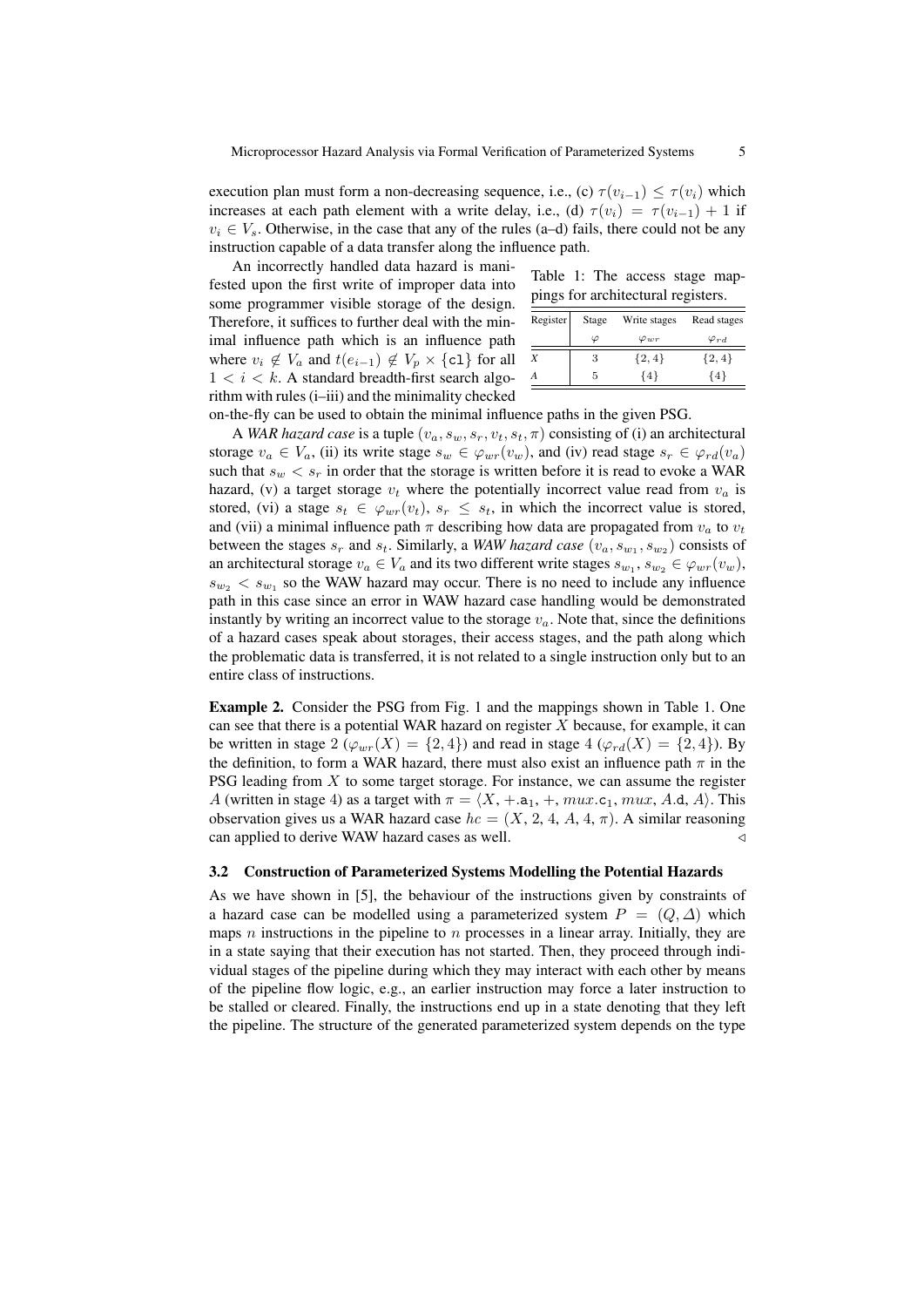of the hazard case. The system P models interactions among three classes of processes (and hence 3 types of instructions) for both WAR and WAW hazard case. For a WAR hazard case  $(v_a, s_w, s_r, v_t, s_t, \pi)$ , a w-class of processes is used to model every instruction that writes to the storage  $v_a$  in the stage  $s_w$ . An rw-class models instructions that read from the storage  $v_a$  in the stage  $s_r$ , perform a data computation that involves the data path  $\pi$ , and write to the storage  $v_t$  in the stage  $s_t$ . Finally, any-class instructions are used as pipeline fillers representing *any* other instructions. For a WAW hazard case  $(v_a, s_{w_1}, s_{w_2})$ , we use processes of the  $w_1$ -class ( $w_2$ -class, respectively) which model instructions writing to the storage  $v_a$  in the stage  $s_{w_1}$  ( $s_{w_2}$ ). The purpose of the *any*class instructions remains the same as in the previous case.

The set Q of states of a parameterized system  $P$  is then given by pairs  $(k, s)$  where k gives a class of an instruction and s gives the stage in which the instruction is currently executed. We will use the notation  $q_s^k$  to denote a state  $(k, s) \in Q$ . For a pipeline of length m, the sequence  $q_1^k, ..., q_m^k$ records each step of a k-class instruction in the pipeline. Transition rules  $\Delta$  of a system P are then constructed by reasoning over constraints given in the from of bitvector logic formulae. These formulae describe behaviour in each state of the execution of a  $k$ -class instruction. The required reasoning is done automatically by utilizing



Fig. 2: A part of the control automata of processes representing  $rw/w$ -class instructions involved in the hazard case  $hc$  from Example 2.

an SMT solver (for additional technical details regarding the construction of  $\Delta$ , please see [5]). Such a system is then checked whether there exists some sequence of instructions that could reach hazardous conditions. In parameterized systems, hazard conditions can in particular be expressed by the regular set Bad of bad configurations. The most crucial part for the construction of the Bad set is determination of the so-called *commit* and *hazardous states*, which is discussed below.

Given a WAR hazard case  $(v_a, s_w, s_r, v_t, s_t, \pi)$ ,  $s_w < s_r \leq s_t$ , one can infer that the data supposed to be written to  $v_a$  are computed in the stage  $s_w$ , and the computed value is committed to  $v_a$  in the next cycle, thus in the stage  $s_w + 1$ . To ensure that the value read in stage the  $s_r$  is correct, no write to  $v_a$  can occur for  $h = s_r - (s_w + 1)$  cycles which is the difference between reading and commitment of the value from/to  $v_a$ . Otherwise, an rw-class instruction would necessarily read and compute with incorrect data that were written too early (in stage  $s_w$ ) by a later w-class instruction. The WAR hazard is exhibited only after commitment of the incorrectly fetched data from the register  $v_a$  in the stage  $s_r$  to the register  $v_t$  which happens in the stage  $s_t + 1$ . Such a data propagation lasts  $p = (s_t + 1) - s_r$  cycles. Note that, if the rw-class instruction is can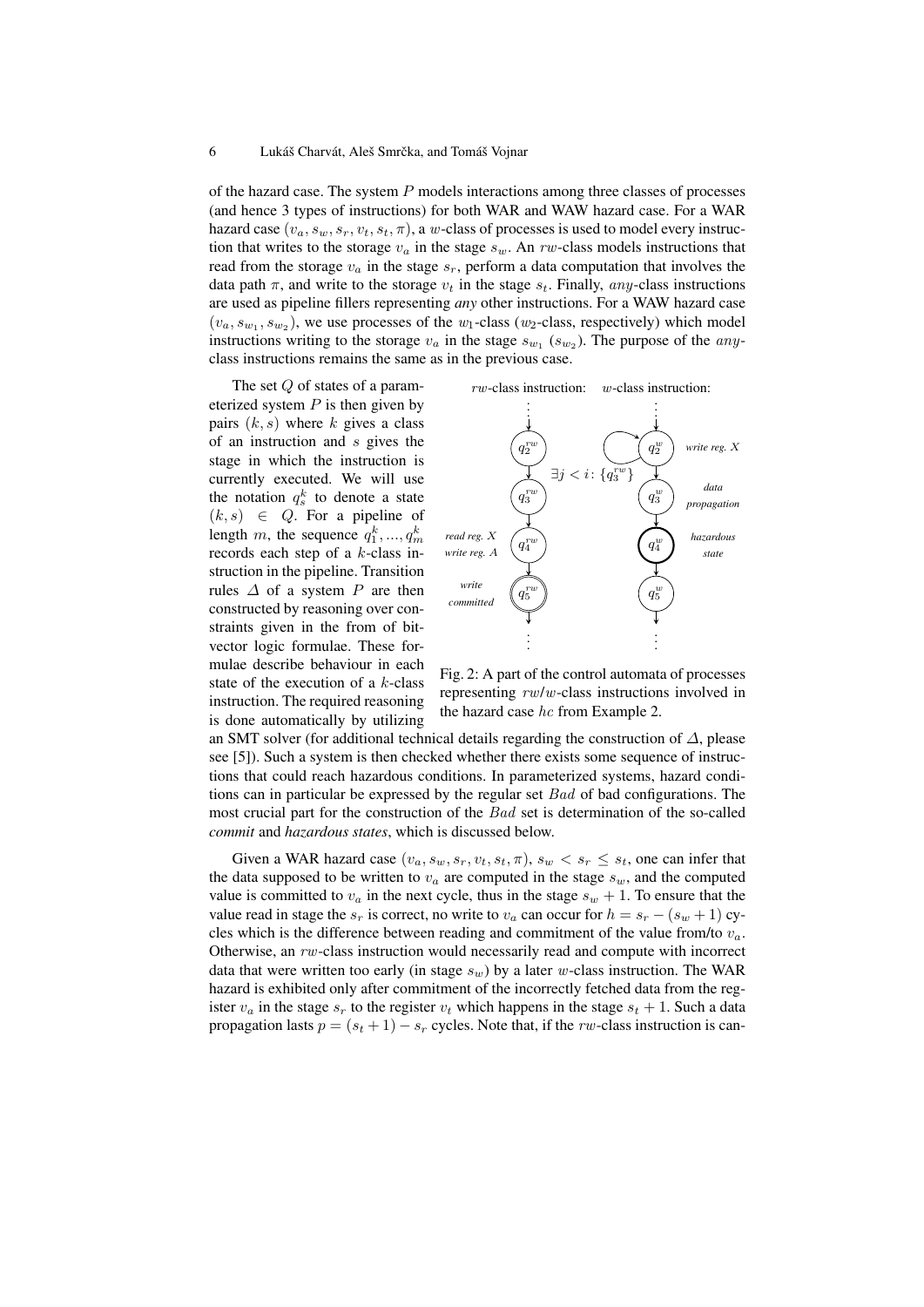celed during the propagation period of p, there is no further write to  $v_t$  caused by the instruction. Thus, for a *w*-class instruction, we denote the states  $\{q_{s_w+p+i}^w \mid 1 \le i \le h\}$ as hazardous. A configuration of the parameterized system  $P$  is then considered as bad if it includes an occurrence of a commit state  $q_{s_t+1}^{\text{rw}}$  of an rw-class instruction followed by a hazard state.

An analogical reasoning can be performed also for a WAW hazard case  $(v_a, s_{w_1},$  $s_{w_2}$ ),  $s_{w_2} < s_{w_1}$ . Here, no write to  $v_a$  can occur for  $h = s_{w_2} - s_{w_1}$  cycles. Otherwise, the execution of an earlier  $w_1$ -class instruction would overwrite the value storage  $v_a$  that was already set by a later  $w_2$ -class instruction. Therefore, we tag the states  $\{q_{s_{w_2}+i}^{w_2}\mid$  $1 \leq i \leq h$  as hazardous. Finally, we include a configuration into *Bad* if it contains a commit state  $q_{s_{w_1}+1}^{w_1}$  of a  $w_1$ -class instruction followed by a hazard state.

Example 3. Consider the hazard case hc described in Example 2 and the inferred processes shown in Fig. 2. The execution of the  $rw$ -class instructions reading X and writing to A is passing through the sequence of states  $q_0^{rw}$ ,  $q_1^{rw}$ ,  $q_2^{rw}$ ,  $q_3^{rw}$ ,  $q_4^{rw}$ ,  $q_5^{rw}$ ,  $q_6^{rw}$ . Here, X is read and A written in the state  $q_4^{rw}$ . Because the value of A is committed in the state  $q_5^{rw}$  (in stage 5) and X is read in the state  $q_4^{rw}$  (in stage 4) the length of the data propagation p is  $5-4=1$ . The execution of a w-class instruction writing to the X register is described by a process going through the sequence of states  $q_0^w, q_1^w, q_2^w, q_3^w, q_4^w, q_5^w, q_6^w$ where X is written in the state  $q_2^w$  and  $q_0$ ,  $q_6$  denote initial, resp. final, state. Because a w-class instruction commits the value to  $X$  in stage 3, the distance  $h$  (between reading and commitment from/to X) is  $4-3=1$ . Thus, the set of minimal bad configurations is  ${q_5^{rw}q_4^w}$ . A chosen parametric verification method can then be used to check whether a bad configuration, e.g.,  $q_6^{any}q_5^{rw}q_4^{w}q_3^{any}q_2^{any}q_1^{any}q_0^{any}$ , is reachable.

# 4 Experimental Evaluation

We have implemented the above described method in a prototype tool called *Hades* and tested it on three kinds of processors: *Tiny-CPU* is a small 8-bit processor that we mainly use for testing of new verification methods. *CompAcc* is an 8-bit processor based on an accumulator architecture. Finally, *DLX5AI* is a 5-staged 32-bit processor able to execute a subset of the instruction set (without floating

Table 2: Verification times.

| Processor /<br>features |           | Static         | Parametric model Total time | [s] | Hazard<br>Cases $[#]$ |
|-------------------------|-----------|----------------|-----------------------------|-----|-----------------------|
|                         |           | Analysis [s]   | verification [s]            |     |                       |
| <b>TinyCPU</b>          | S         |                | 24                          | 25  | 14                    |
|                         | <b>SF</b> |                | 25                          | 26  | 14                    |
|                         | B         |                | 38                          | 39  | 24                    |
| CompAcc                 | SF        | $\mathfrak{D}$ | 70                          | 72  | 31                    |
|                         | <b>BF</b> | $\overline{2}$ | 61                          | 63  | 33                    |
| <b>DLX5AI</b>           | S         | 5              | 418                         | 423 | 69                    |
|                         | B         | 384            | 420                         | 804 | 69                    |

point instructions) of the DLX architecture which differs from commonly known implementation [12] by having an auto-increment logic. Some of the processors were in multiple variants that differ from each other, e.g., in the way how data hazards are avoided, yielding seven test cases in total.

We conducted a series of experiments on a PC with Intel Core i7-3770K @3.50GHz and 16 GB RAM with results presented in Table 2. The columns give the verified processor, its variant, the time needed for the static analysis, and the time spent by verification of the parameterized systems that are created based on each hazard case, and